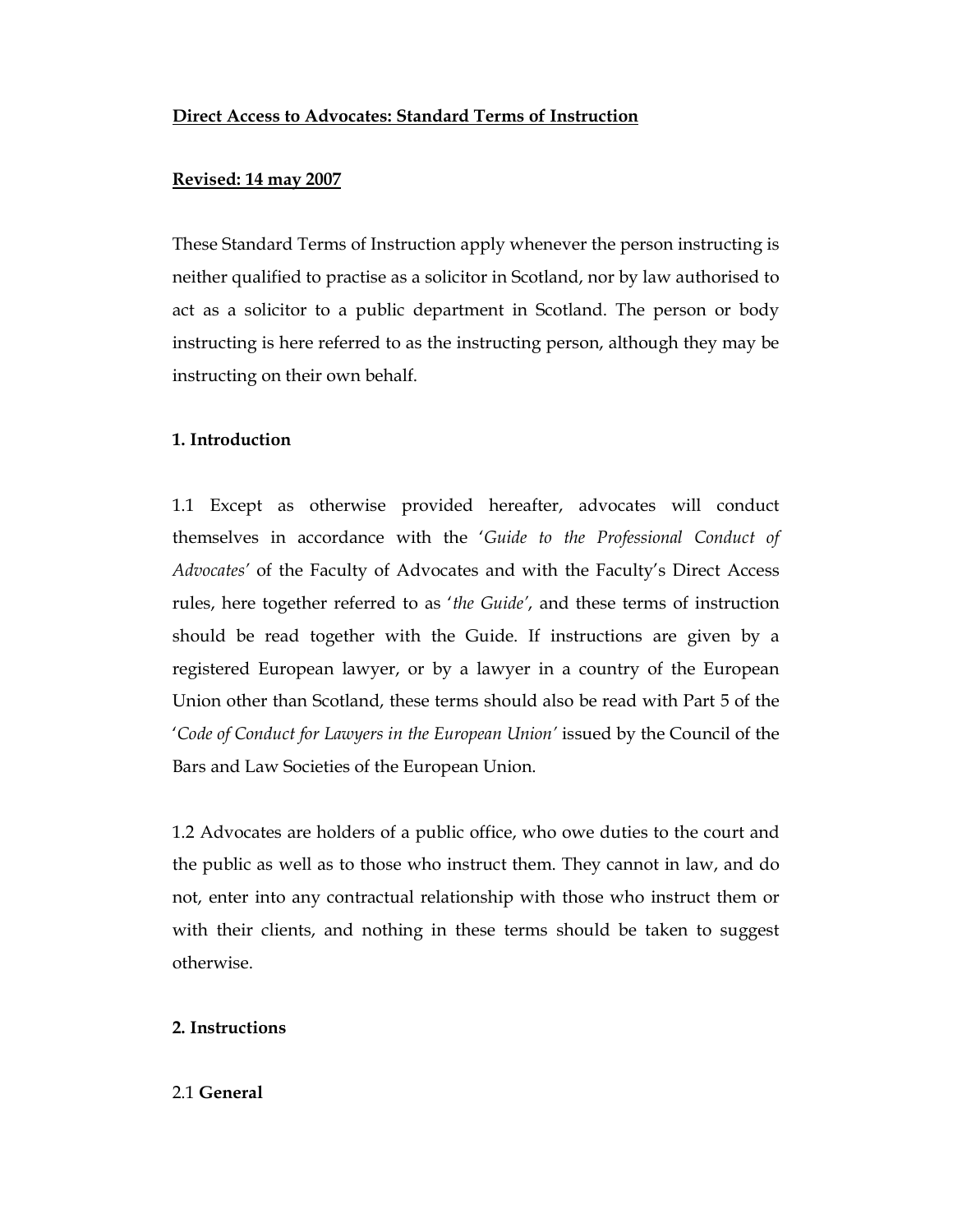2.1.1 Subject to the Guide and the provisions below, an advocate may accept instructions from any person under the Direct Access rules, without the need for instruction through a Scottish solicitor, in relation to any matter.

2.1.2 Such instructions must be in writing (which includes e-mail). They may be sent directly to counsel, or to his or her clerk. If formal acknowledgement is required, the instructions should be sent to the advocate's clerk with a request for such acknowledgement. As an advocate cannot be responsible for the general conduct of any matter (see paragraph 2.3 below), the instructions should specify the particular services which are required from the advocate. It is important to specify these services as accurately as possible. An advocate would not normally be expected to provide services beyond those specified in any particular instructions.

2.1.3 It is the responsibility of the advocate to satisfy himself or herself that any instruction received may properly be accepted in accordance with rule 4 of the Direct Access rules. Whether or not that is the case, an advocate may decline to accept instructions under these arrangements.

2.1.4 An advocate is entitled at any stage to require, as a condition of continuing to act in the matter, that a person qualified to practise as a solicitor in Scotland shall take over the instruction of the work concerned or that the services of such a solicitor shall otherwise be retained to assist in the future conduct of the matter, if he or she considers that this is necessary in the interests of the client or the interests of justice.

2.1.5 As advocates carry out all their work personally and cannot always predict with certainty their other professional responsibilities, instructions under these arrangements are accepted on the basis that the advocate may be unavoidably prevented, sometimes at short notice, from attending at any hearing or other engagement in connection with the matter on which he or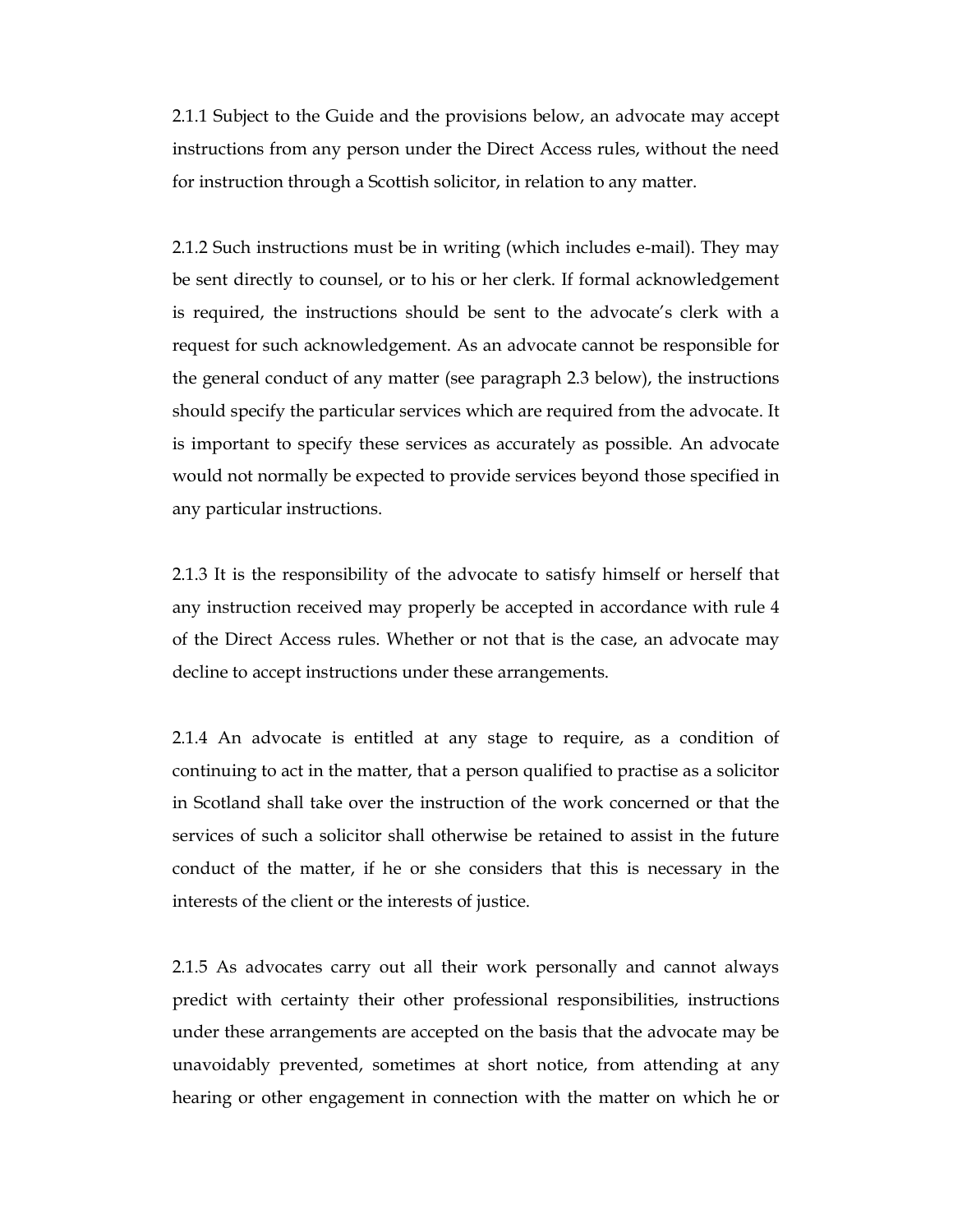she is instructed on account of the precedence accorded to instructions for court appearances, in terms of 8.5 and 8.6 of the Guide. However, an advocate will not discriminate in this respect between instructions which have been accepted under the Direct Access rules and otherwise.

2.1.6 If an advocate identifies a clash of commitments which is likely to prevent attendance at any hearing, either the advocate or the advocate's clerk will warn the instructing person as soon as possible and will, if desired, suggest the names of other advocates who are willing and able to take over the instructions. The advocate will co-operate so far as possible with any other advocate who takes over. In no circumstances, however, will instructions be passed to any other advocate without the express agreement of the instructing person.

2.1.7 In any case in which an advocate accepts instructions from a person in his or her capacity as a director, partner, associate, member or employee of a company, firm or other body, the obligations of the instructing person under these terms of instruction (and in particular obligations to make payment of fees) shall be the joint and several obligations of him or her and that company, firm or other body.

### 2.2 Categories of work to which these arrangements apply.

2.2.1 An advocate may accept instructions under these arrangements in relation to any kind of work except as excluded below. There are, however, circumstances in which it will not practically be possible for this to be done, in particular where the work is in a Scottish court, where it may be necessary for a Scottish solicitor to be involved.

### 2.3 Excluded Work

2.3.1 However, an advocate shall not accept instructions:

a) To receive or handle clients money; or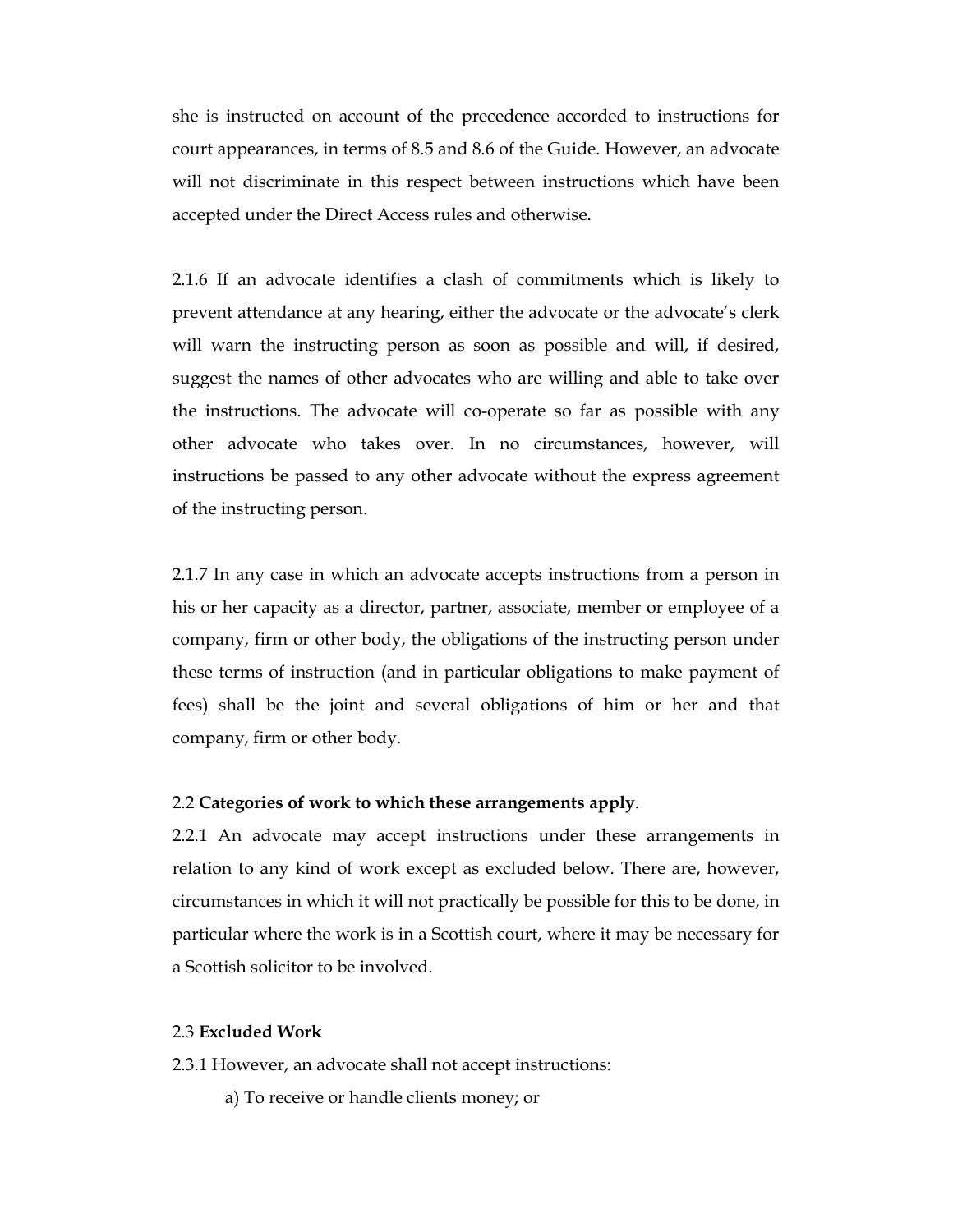b) To do administrative work normally performed by a solicitor, such as entering into correspondence on the client's behalf (as distinct from assistance in drafting correspondence), or ensuring the attendance of witnesses at a hearing; or

c) To undertake investigative work normally performed by a solicitor, such as the collection of evidence or the instruction of expert witnesses; or

d) To take responsibility for the management or general conduct of a client's affairs or litigation; or

e) Which are inconsistent with guidance given by or on behalf of the Faculty of Advocates.

#### 2.4 Documents

2.4.1 All papers will be returned to the instructing person on the completion of the work instructed.

2.4.2 However, unless agreed otherwise, the advocate is entitled to keep copies of any documents sent for the advocate's own professional purposes.

2.4.3 Copyright in any work produced remains with the advocate who is its author, but the instructing person may publish it to any third party to whom publication was contemplated by the instructions in question.

2.4.4 All documents and other information sent to an advocate under the Direct Access rules are received in confidence and are subject to legal professional privilege. They will not accordingly be disclosed to any third party except in terms of a statutory or legal requirement on the advocate to do so; with the express consent of the instructing person to the disclosure; or in terms of the disciplinary rules of the Faculty of Advocates .

### 3. Payment of Fees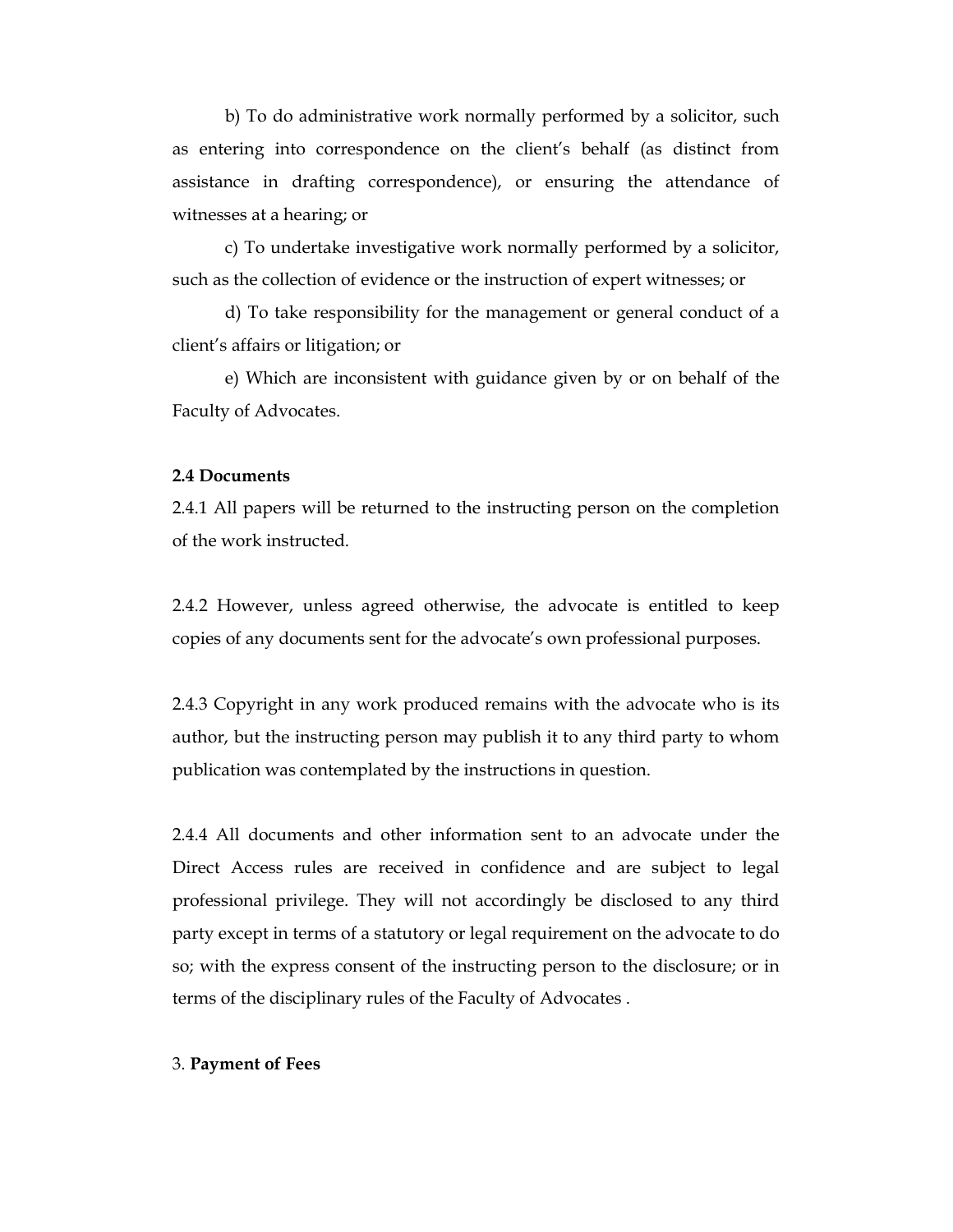3.1 It shall be the professional obligation of the instructing person to make payment of the advocate's fees. That is so whether or not the identity of the client is stated. No agreement to the contrary will be of any effect.

3.2 Upon acceptance of instructions, the advocate will be entitled to payment of a reasonable fee. What is a reasonable fee depends on the whole circumstances of the particular matter on which the advocate is instructed. Unless otherwise agreed, an advocate's fees cover all expenses incurred in relation to the matter instructed, such as travelling expenses. All fees are stated as exclusive of, and are subject to, Value Added Tax at the appropriate rate, if applicable.

3.3 Unless otherwise agreed between the instructing person and the advocate's clerk, a fee note will normally be submitted at the conclusion of each item of work for which the advocate is instructed. If, by agreement, payment is made in advance, that must not exceed an agreed estimate of a reasonable fee for the work in question.

3.4 It is often helpful to all concerned to agree the amount of a fee and/or the basis of charging in advance. Discussion about such an agreement must take place with the advocate's clerk or deputy clerks, because professional rules prohibit discussion or negotiation of fees or associated matters directly with the advocate. Where such an agreement has been reached, neither the instructing person nor the advocate is entitled to challenge it later.

3.5 Unless otherwise agreed between the instructing person and the advocate's clerk, an advocate's fee shall be paid by the instructing person within twenty-one days of submission of each fee note.

3.6 Subject to paragraph 3.4, the instructing person is entitled to challenge the fee proposed or the basis of the charge. In the event of such a challenge, the